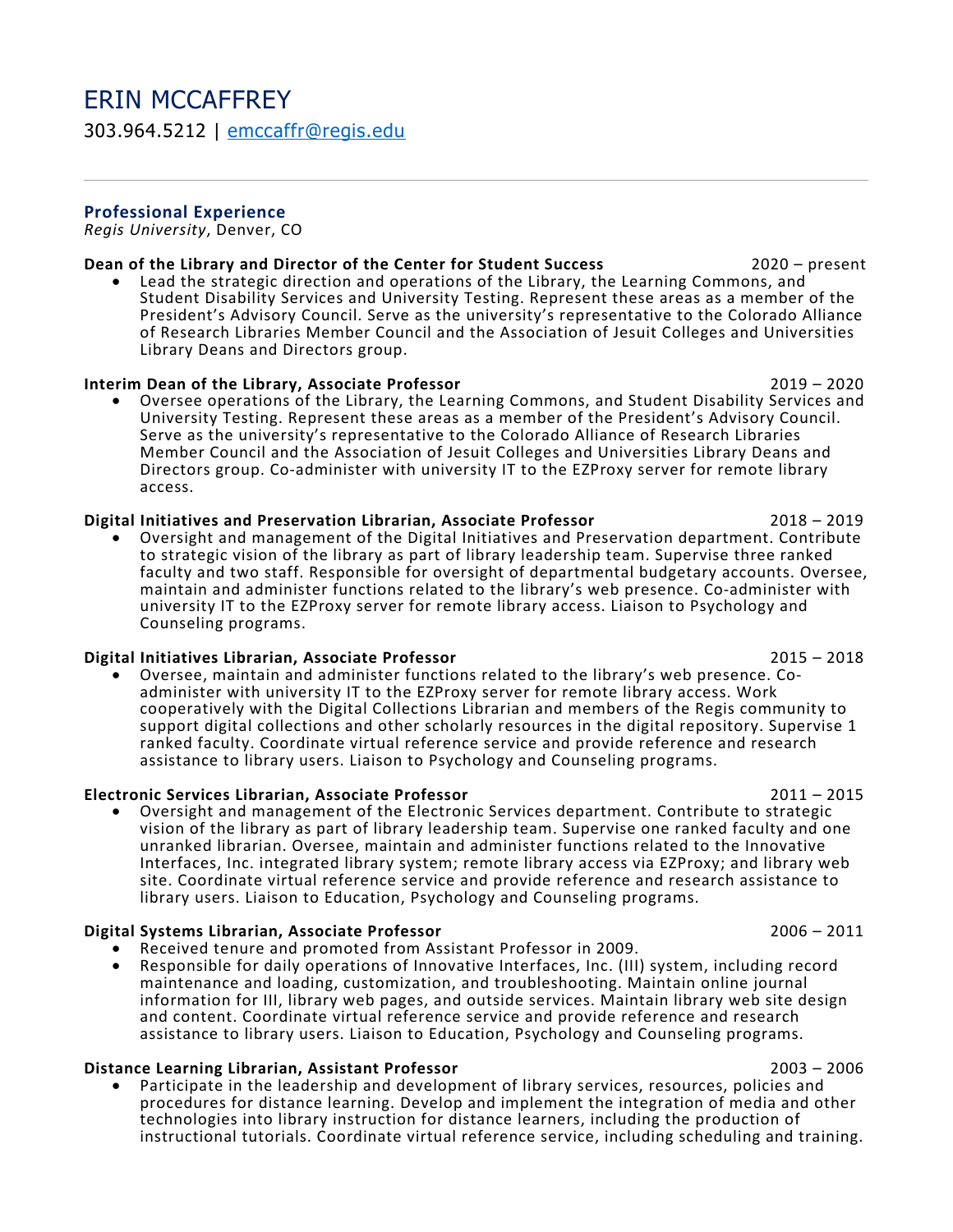Develop and deliver class presentations, library demonstrations, and workshops to students and faculty at all Regis campus locations and in online environments. Liaison to Psychology and Counseling programs.

## *DePaul University*, Chicago, IL

**Assistant Instruction Coordinator** 2002 – 2003

• Serve as part of the Instruction Group to develop, plan, market and evaluate library instructional programs at all DePaul campuses. Assist in development, planning and implementation of media and other technologies into library instruction, including Flash animations and testing of Instruction Builder II, a learning content management system used to create and deliver online research workshops. Develop and deliver class presentations, library demonstrations, and technology training seminars. Provide access services, reference, and research assistance to library users at two of the eight DePaul campuses. Serve on Library Web Group.

**Reference and Instruction Librarian** 1998 – <sup>2002</sup> • Provide reference, instruction, access services, and research assistance to library users at two of the eight DePaul campuses. Design and deliver classroom instruction sessions. Assist the<br>Coordinator for Suburban Campus Libraries with supervision, training, and evaluation of parttime staff at all suburban campuses, and in development of policies and procedures. Serve on Library Web Group.

### **Reference Librarian (part-time), Richardson Library** 1997 – 1998

• Provide reference and research services. Conduct informal user instruction in use of online catalog, electronic databases, and web searching.

# *Newberry Library*, Chicago, IL

**Acquisitions Librarian** 1997 – <sup>1998</sup> • Manage and maintain automated VTLS acquisition system, processing all current monographic and antiquarian purchases and gifts. Process invoices and claims, and prepare acquisition and financial reports. Work closely with book selectors to prioritize and expedite requests. Maintain and evaluate Library's relationships with vendors and book dealers. Create short bibliographic records in online catalog for new antiquarian acquisitions and assist with LC copy cataloging as time allows.

# **Research & Scholarly Activity**

### *Presentations*

- DeWitt, M., Espinel, R., McCaffrey, E, & Vila Bisbee, K. Panelist: "Gone Phishing: Service Continuity after a Cyber Attack." Choice – ACRL webinar, sponsored by the Scholarly Networks Security Initiative (SNSI), May 20, 2021.
- McCaffrey, E. & Riedel, T. Poster session: "Every day is a Winding Road or Our Long, Circuitous Journey to Assessment." Association of College and Research Libraries conference, March 23, 2017. (peer reviewed)
- McCaffrey, E. & Unsderfer, H. Poster session: "Digital Collections at the Regis University Library." Regis University Learning Technology Fair, March 16, 2017.
- Betty, P. & McCaffrey, E. Presenters and content creators: "Accessibility in Action." Association of College and Research Libraries webcast, May 18, 2016.
- Calkins, K., Kvenild, C., Leonard, E., & McCaffrey, E. "Embedded Librarianship: The State of the Art." Association of College and Research Libraries webcast, March 26, 2014.
- McCaffrey, E. & Riedel, T. Poster session: "Leading From the Middle: Collaborative Development of an Academic Integrity Tutorial." Association of College and Research Libraries conference, April 12, 2013. (peer reviewed)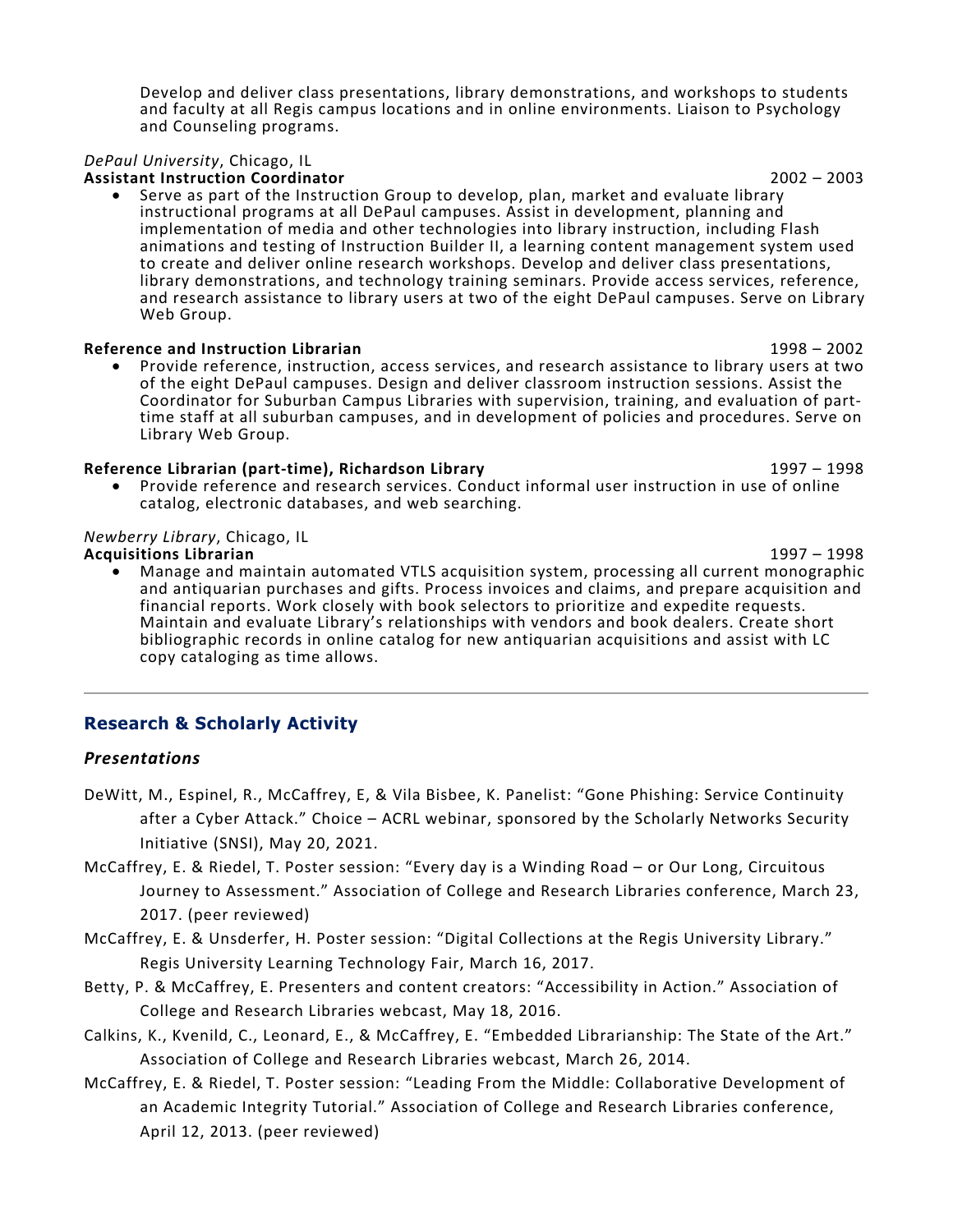- McCaffrey, E. & Riedel, T. Presenter: "Librarians at the Collaborative Center: Creating a university-wide academic integrity tutorial." CoALA Academic Library Summit, May 25, 2012.
- McCaffrey, E. & Johnson, D. Poster session: "Hosted Server Migration: Do's, Don'ts and 'Aha!' Moments." Innovative Users Group 20<sup>th</sup> Annual Conference, April 16, 2012.
- McCaffrey, E. Presenter: "Browser Search Tools." Regis College Fall Faculty Conference, October 8, 2010.
- McCaffrey, E. Co-presenter: "Virtual Reference Academically Speaking: A Panel Discussion." Reference Renaissance: Inventing the Future conference, August 9, 2010.
- McCaffrey, E. Presenter and content creator: "Program Review for Academic Libraries." Association of College and Research Libraries webcast, April 14, 2009.
- Betty, P. & McCaffrey, E. Presenter: "Bring It On Home! Creating Custom Search Plug-Ins for Your Library." Association of College and Research Libraries workshop, American Library Association Midwinter meeting, January 23, 2009.
- Gano, M., Harter, M. & McCaffrey, E. Presenter: "Quality Control: Virtually Essential!" Reference Renaissance: Current and Future Trends conference, August 4, 2008.
- McCaffrey, E., Hélouvry, J., Morissey, L. & Shuyler, K. Presenter: "AJCU: A Consortium of Jesuit Colleges & Universities Providing Virtual Reference." Reference Renaissance: Current and Future Trends conference, August 5, 2008.
- McCaffrey, E. Presenter and content creator: "Program Review for Academic Libraries." Association of College and Research Libraries webcast, June 3, 2008.
- McCaffrey, E. Presenter: "Virtual Reference Update." AJCU Joint Conference on Information Technology Management, Libraries and Educational Technology, April 1, 2008.
- Dorfman, A., McCaffrey, E., & Sweany, D. Presenter: "Podcasting at Regis University." Colorado Academic Library Summit, June 1, 2007.
- McCaffrey, E., Parscal, T., & Riedel, T. Presenter: "The Faculty-Library Connection: An Online Workshop." Colorado Academic Library Summit, June 2, 2007.
- McCaffrey, E., Parscal, T, & Riedel, T. Presenter: "The Faculty-Library Connection: An Online Workshop." Twelfth Off-Campus Library Services conference, April 27 & 28, 2006.
- McCaffrey, E. Poster session: "The Library Experience For Faculty." Association of College and Research Libraries conference, April 9, 2005. (peer reviewed)
- McCaffrey, E. & Zorn, N. Presenter: "Blackboard at DePaul: Where we've been, Where we're going, and What we're doing there." Chicago Area Bibliographic Instruction Librarians Group, November 30, 2001.
- Logan, F. & McCaffrey, E. Poster session: "Together We Deliver." Association of College and Research Libraries conference, March 17, 2001. (peer reviewed)
- Logan, F. & McCaffrey, E. Presenter: "New Partnerships for New Learning." Ninth Off-Campus Library Services conference, April 27, 2000.

# *Publications*

- McCaffrey, E. (2019). "Family" in *Magazines for Libraries*. Ed. by Cheryl LaGuardia. 27th ed. New Providence, NJ: Bowker.
- McCaffrey, E. (2017). "Family" in *Magazines for Libraries*. Ed. by Cheryl LaGuardia. 25th ed. New Providence, NJ: Bowker.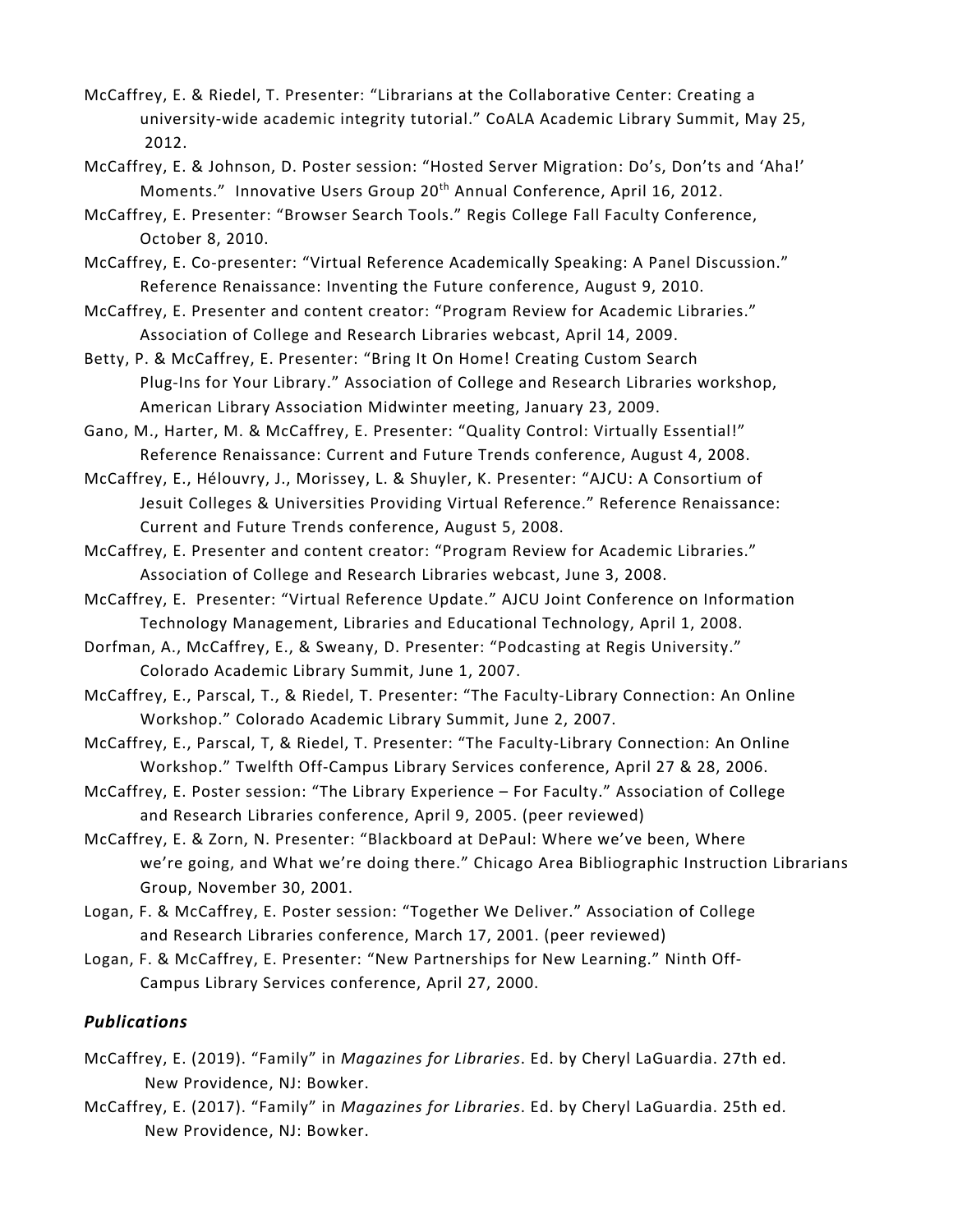McCaffrey, E. (2015). "Family" in *Magazines for Libraries*. Ed. by Cheryl LaGuardia. 23rd ed. New Providence, NJ: Bowker.

Leonard, E. & McCaffrey, E. (Eds.). (2014). *Virtually Embedded: the Librarian in an Online Environment*. Chicago, IL: Association of College and Research Libraries.

Leonard, E. & McCaffrey, E. (2014). MOOCs: Getting involved. In E. Leonard & E. McCaffrey (Eds.), *Virtually Embedded: the Librarian in an Online Environment*. Chicago, IL: Association of College and Research Libraries, 173-181.

Garnar, M. & McCaffrey, E. (2013). "Generations at Work: What We Can Learn from Each Other." In *Workplace Culture in Academic Libraries: The Early Twenty-First Century*. Ed. by K. Blessinger & P. Hrycaj. Cambridge UK: Chandos Press, 277-290.

McCaffrey, E. (2013). "Family" in *Magazines for Libraries*. Ed. by Cheryl LaGuardia. 21st ed. New Providence, NJ: Bowker, 359-364.

McCaffrey, E. (co-author; 2012). "Virtual Reference: Variations on a Theme in Academic Libraries." In *Leading the Reference Renaissance: Today's Ideas for Tomorrow's Cutting Edge Services*. Ed. By M.L. Radford. NY: Neal-Schuman.

McCaffrey, E. (2010). "Family" in *Magazines for Libraries*. Ed. by Chery LaGuardia. 19th ed. New Providence, NJ: Bowker, 352 - 356.

McCaffrey, E. (2008). "Family" in *Magazines for Libraries*. Ed. by Cheryl LaGuardia. 17th ed. New Providence, NJ: Bowker, 397 - 402.

McCaffrey, E. (2007). Review, *Web 2.0 and Libraries: Best Practices for Social Software*. *Journal of Web Librarianship* 1 (3): 136 – 137.

McCaffrey, E. & Loechell Turner, J. (2007). "Library Instruction for Campus-based and Distance Faculty at Regis University." *Colorado Libraries* 33 (3): 32 – 35.

McCaffrey, E. (2007). "AJCU Virtual Reference Project: Where are We Now?" *Check It Out!* 6 (3): 12.

McCaffrey, E. (2006). Review, *XHTML and CSS Essentials for Library Web Design*. *Colorado Libraries* 32 (3): 54.

McCaffrey, E. (2006). "Family" in *Magazines for Libraries*. Ed. by Cheryl LaGuardia. 15<sup>th</sup> ed. New Providence, NJ: Bowker, 434 - 439.

McCaffrey, E., Parscal, T. & Riedel, T. (2006). "The Faculty-Library Connection: An Online Workshop." *Journal of Library Administration* 45 (1/2): 279 - 300.

McCaffrey, E., Parscal, T. & Riedel, T. (2006). "The Faculty-Library Connection: An Online Workshop." In *Twelfth Off-Campus Library Services Conference Proceedings.* Ed. By Julie A. Garrison. New York: The Haworth Information Press, 279 – 300.

Garnar, M. & McCaffrey, E. (2006). "Long-range Planning Across Generational Lines." *College & Research Libraries News* 67 (3): 144 – 145, 164.

McCaffrey, E. (2005). "The Faculty-Library Connection." *Colorado Libraries* 31 (3): 17 - 18.

McCaffrey, E. (2005). Review, *The Stress Owner's Manual: Meaning, Balance, and Health in Your Life* by Ed Boenish and Michele Haney. *Colorado Libraries* 31 (2): 43 - 44.

McCaffrey, E. (2004). "Family and Marriage" in *Magazines for Libraries*. Ed. by Cheryl LaGuardia. 13th ed. New Providence, NJ: Bowker, 443 - 447.

McCaffrey, E. (2004) "Library Conversations: Taking Reference Service to a New Level." (Interview) *Check It Out!* 3 (3): 4-5.

McCaffrey, E. (2004) "Distance Learning Update." *Check It Out!* 3 (2):9.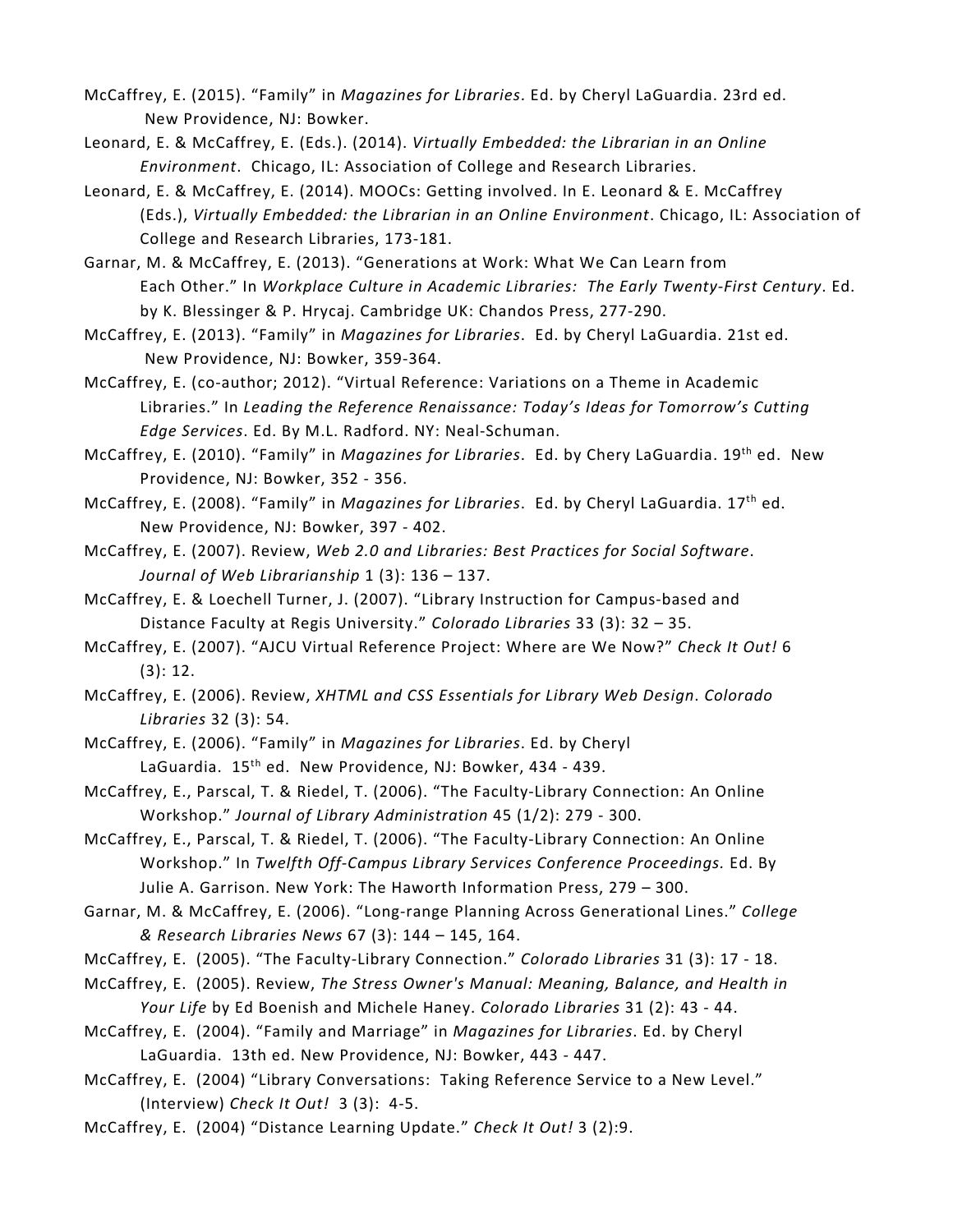- McCaffrey, E. (2004). eServices in Libraries, "SAFARI: Skills in Accessing, Finding and Reviewing Information." *Journal of Library & Information Services in Distance Learning*  $1(2): 60 - 62.$
- McCaffrey, E. (2003). "Family and Marriage" in *Magazines for Libraries*. Ed. by Cheryl LaGuardia with Bill Katz and Linda Steinberg Katz. 12th ed. New Providence, NJ: Bowker, 444 - 448.
- McCaffrey, E. (2003). Database & Disc Reviews, "Interactive Test Prep for the TOEFL." *Library Journal* 128 (19): 106.
- McCaffrey, E. (2003). Database & Disc Reviews, "International Encyclopedia of the Social and Behavioral Sciences." *Library Journal* 128 (6): 141.
- McCaffrey, E. (2001). Database & Disc Reviews, "e-psyche." *Library Journal* 126 (9): 170.
- Logan, F. & McCaffrey, E. (2001). "New Partnerships for New Learning." *Journal of Library Administration* 32 (1/2): 309 - 18.
- Logan, F. & McCaffrey, E. (2000). "New Partnerships for New Learning." In *Ninth Off-Campus Library Services Conference Proceedings*. Central Michigan University: 207 - 212.

# **Consulting**

*Regis University, College of Professional Studies, Distance Education department* 2006 - 2008

- Web developer, Captive multimedia demonstration for MNM 644
- Audio recording, MSM 659 Captivate project
- Audio recording, introduction for "Why I Teach" podcast
- Audio recording, MSM/MACP APA style Captivate project

# *Chicago Library System*

Instructor2002 - 2003

• Develop and facilitate "Reference Basics: The Reference Interview," a half-day workshop.

# **University Service**

- *Regis University Library* Collection Development Committee Faculty Chair Faculty Secretary Library Assessment Committee Library Assessment Taskforce Library Database Committee Library Faculty Handbook Committee Long Range Planning Committee Long Range Planning Implementation Group Rank & Tenure Committee
	- Rank & Promotion Committee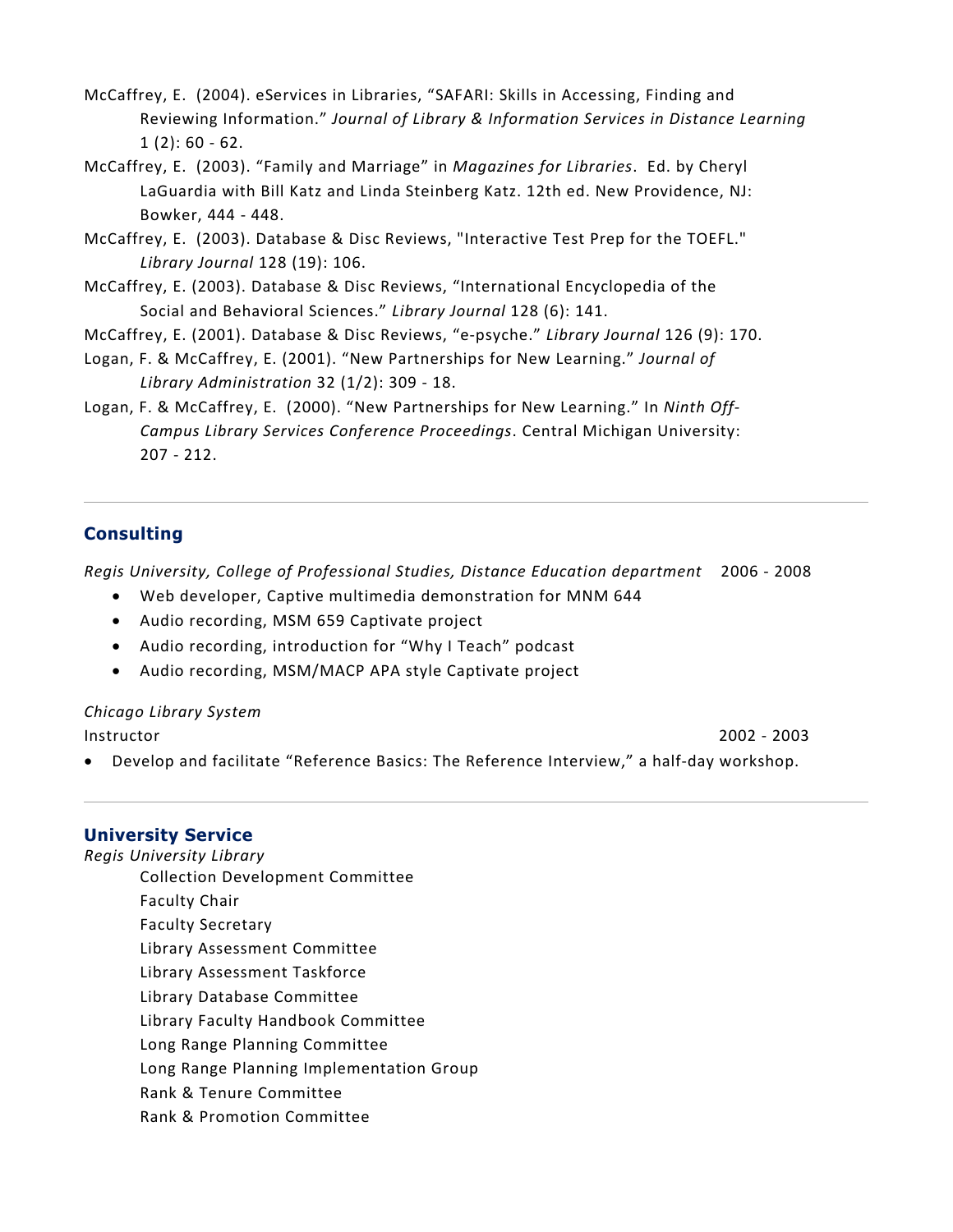User Interface Committee Web Committee

# *Regis University*

Academic Policy and Planning Council Academic Technology Committee American Association of University Professors, Regis University Chapter College for Professional Studies Academic Council Faculty and Staff Learning Community – Understanding Diversity and Inclusion MFA Program Advisory Board Regis College Teaching, Scholarship, and Service Committee Regis University Learning Support Center Advisory Board Regis University Academic Council Student Success Center Collaborative University Assessment Committee

# *Special Projects*

Regis University Assurance Argument team – Higher Learning Commission Reaffirmation of Accreditation, 2018

• Defined file naming convention and organized and processed evidence files for the assurance argument in support of the university's reaffirmation of accreditation.

# **Professional Activities**

# *Leadership Experience*

Association of College and Research Libraries, American Library Association Distance Learning Section

- Chair, Electronic Resources Committee, 2001 2003
- Chair 2003 2004; Vice-Chair, 2002 2003, DLS Discussion Group

Colorado Alliance of Research Libraries

• Vice chair, Member Council 2020 – 2021

Library Information Technology Association, American Library Association

• Co-chair, Distance Learning Interest Group, 2005 - 2006

Regis University Leadership Institute

• Coach, 2018 - 2019

Rocky Mountain Region Innovative Users Group

• Chair, Program Planning Committee, 2007 - 2009

Virtual Reference Project, Association of Jesuit Colleges & Universities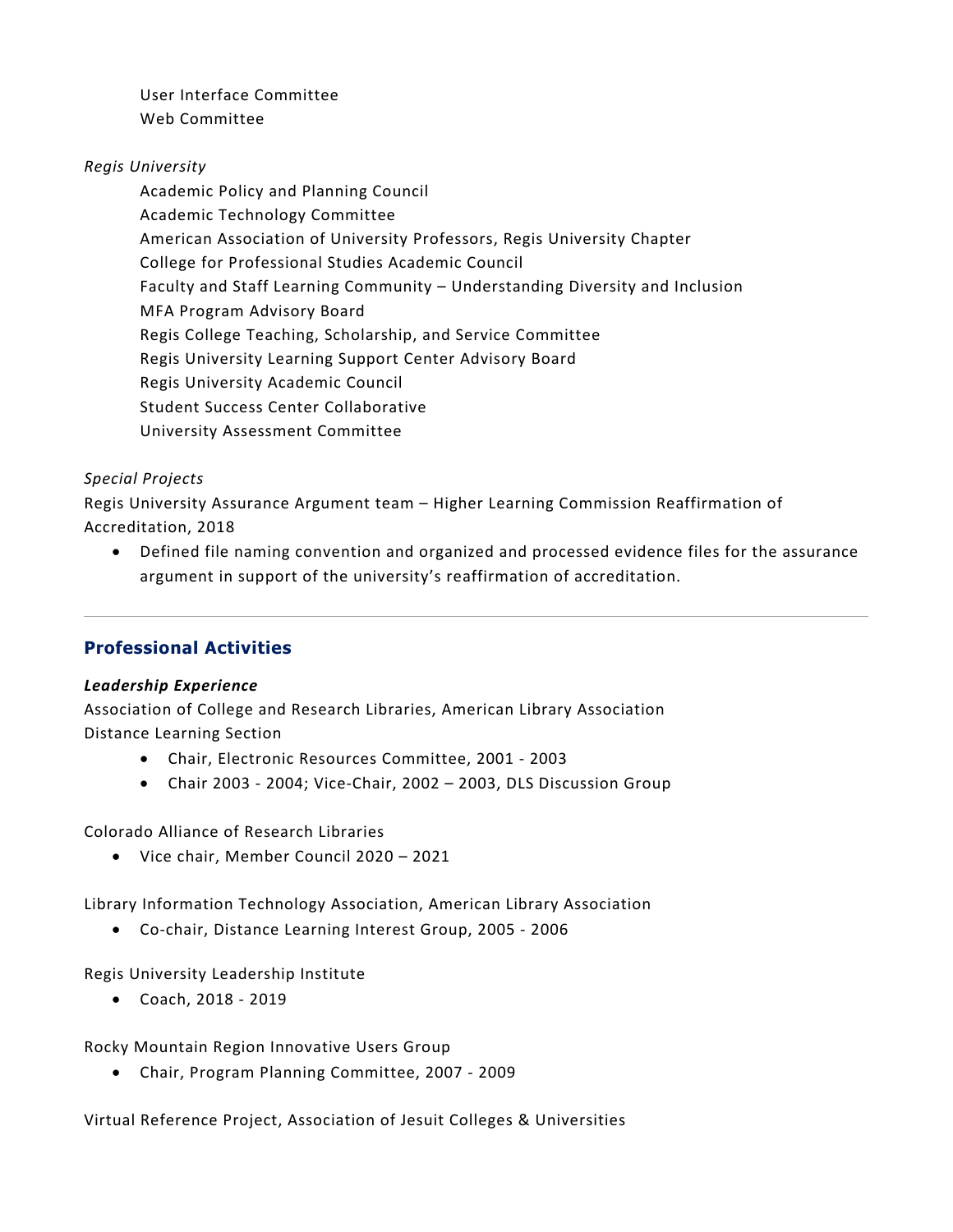- Chair, Steering Committee, 2007 2008
- Interim chair, 2016

# *Leadership Development*

Academic Management Institute participant, Colorado Network of Women Leaders 2010 - 2011 Library Leadership Institute at Snowbird, 2000 Regis University Leadership Institute participant, 2016 – 2017

## *Current Memberships*

American Library Association, 1995 - present Association of College and Research Libraries, 2001 – present

## *Professional Service, Honors, and Memberships*

American Library Association

- Association of College and Research Libraries, Distance Learning Section, Liaison Committee member, 2004 - 2008
- Reference and User Services Association, Machine-Assisted Reference Section, User Access to Services Committee member, 2000 - 2002

Association of College and Research Libraries, [Member of the Week,](https://www.acrl.ala.org/acrlinsider/archives/9032) August 11, 2014 Association of Jesuit Colleges and Universities

• Virtual Reference Project, Quality Control Coordinator 2006 – 2007, 2010 Colorado Alliance of Research Libraries

• Library Assessment Workshop, planning team and panel moderator, 2016

Colorado Association of Libraries member, 2003 – 2010

Colorado Open Scholars Summit planning group, 2019

Cuban Libraries: Creating Partnerships, Havana, Cuba, 2000

Dominican University Graduate School of Library and Information Science Alumni Council

- Member, 2000 2003
- Secretary, 2002 2003

Illinois Library Association member, 1998 – 2003 Jesuit Education and Library Instruction (online course), 2018

# **Volunteer Experience**

*BookGive,* distributes new and gently used books to individuals, schools, and noprofits in the Denver metro area

• Volunteer, 2021 - present

*Centennial, A School for Expeditionary Learning*, Denver Public Schools

- 
- Website content manager, 2015 <sup>2019</sup> Collaborative School Committee, 2015 <sup>2017</sup>

*Wonderbound*, a Denver-based contemporary dance company • The Drove, 2018 – <sup>2020</sup>

Networking group devoted to increasing awareness of Wonderbound and their productions.

# **Education**

*Dominican University*, River Forest, IL 1997 Masters of Library and Information Science